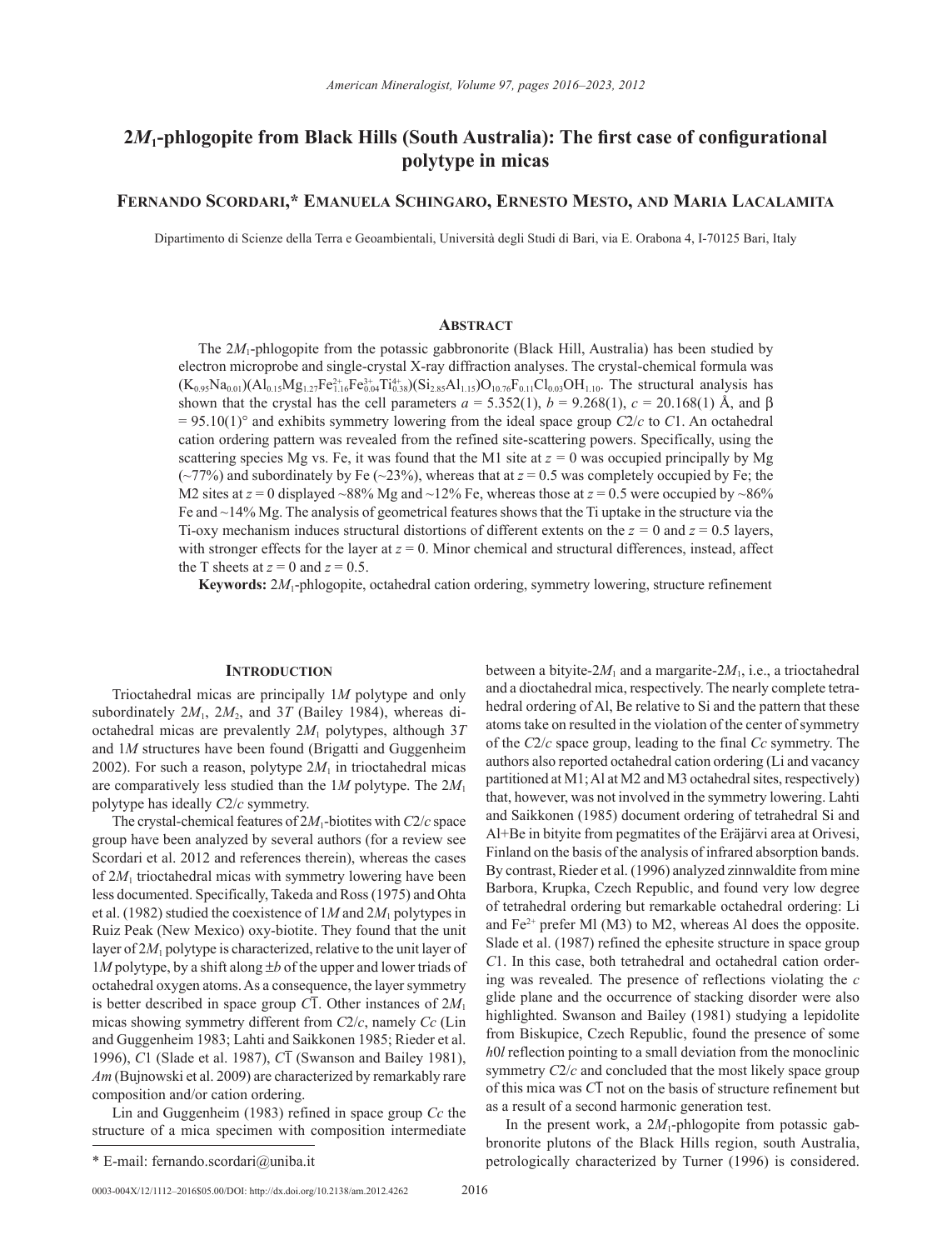Coexistence of 1*M* and 2*M*1 polytype in the same host rock has been documented, but the investigation on 1*M* polytype was reported elsewhere (see Schingaro et al. 2005). In the present work, the characterization of the 2*M*1 polytype was accomplished by combination of chemical and structural analyses.

#### **Experimental methods**

The phlogopite analyzed here (labeled "BHG"), belongs to the Black Hills potassic gabbronorite dated  $489 \pm 39$  Ma, and formed under high-temperature (1200–1000 °C), low-pressure (~1 kbar), and moderate  $f_0$ , conditions (Turner 1996). The crystal sample was investigated combining electron probe microanalysis (EPMA) and single-crystal X-ray diffraction (SCXRD).

Chemical composition was measured on the crystal embedded in epoxy resin and polished. A Cameca SX-50 electron microprobe operating at 15 kV accelerating voltage, 15 nA specimen beam current, and 10 µm beam diameter was used. The analyses were carried out with wavelength-dispersive spectrometers for Na, K, Ba, F, Cl, Ni, Ti, and Mn, and with energy-dispersive spectrometers for Si, Al, Mg, and Fe. The following standards were employed: jadeite (Na), orthoclase (K), barite (Ba), apatite (F), sylvite (Cl), nickeline (Ni), rutile (Ti), rhodonite (Mn), wollastonite (Si), corundum (Al), periclase (Mg), and magnetite (Fe). Data acquisition followed the procedure suggested by Foley (1989). A conversion from X-ray counts to oxide weight percentages (wt%) was carried out with the PAP method (Pouchou and Pichoir 1985). The relative analytical uncertainty is 1% for major elements and 4% for minor elements. Oxide weight percentages (wt%) averaged over 6 spots are reported in Table 1, also in comparison with those of the

**Table 1.** Chemical composition (oxide wt%): comparison between 1*M*- and 2*M*1-BHG crystals

|                   | $2M_1$ -BHG | $1M$ -BHG* |
|-------------------|-------------|------------|
| SiO <sub>2</sub>  | 35.7(3)     | 35.6(8)    |
| $Al_2O_3$         | 13.8(1)     | 13.9(3)    |
| MgO               | 10.7(2)     | 10.7(4)    |
| FeO               | 18.0(3)     | 18.5(8)    |
| TiO <sub>2</sub>  | 6.3(2)      | 6.8(4)     |
| MnO               | 0.06(4)     | n.d.       |
| <b>NiO</b>        | 0.02(2)     | n.d.       |
| K <sub>2</sub> O  | 9.3(1)      | 9.4(1)     |
| Na <sub>2</sub> O | 0.05(2)     | 0.02(2)    |
| <b>BaO</b>        | 0.11(4)     | 0.02(2)    |
| F                 | 0.41(9)     | 0.0(1)     |
| CI                | 0.25(2)     | 0.27(5)    |
| Total             | 94.7        | 95.2       |
|                   | $N = 1$     |            |

*Note:* \* from Schingaro et al. (2005); n.d. = not determined.

**Table 2.** Selected data about collection and refinements of the study crystal in *C*2/*c*, *C*1, and *C*1 space groups

|                                                                                     |                                | $2M1$ -BHG     |              |
|-------------------------------------------------------------------------------------|--------------------------------|----------------|--------------|
| Crystal size (mm <sup>3</sup> )                                                     | $0.48 \times 0.23 \times 0.03$ |                |              |
| Space group                                                                         | C2/c                           | $\overline{C}$ | C1           |
| a (Å)                                                                               | 5.352(1)                       |                |              |
| b(A)                                                                                | 9.268(1)                       |                |              |
| $c(\AA)$                                                                            | 20.168(1)                      |                |              |
| $\beta$ (°)                                                                         | 95.10(1)                       |                |              |
| Cell volume (Å <sup>3</sup> )                                                       | 996.4(2)                       |                |              |
| Ζ                                                                                   | 4                              |                |              |
| $\theta$ range for data collection                                                  | $2$ to $36^\circ$              |                |              |
| Reflections collected                                                               | 23178                          |                |              |
| Reflections unique                                                                  | 2389                           | 4596           | 4596         |
| $R_{\text{meraina}} (R_{\text{int}}) (%)$                                           | 4.76                           | 4.44           | 4.44         |
| Reflections used $[1 > 5\sigma(l)]$                                                 | 1429                           | 2287           | 2318         |
| Range of h, k, l                                                                    | $-8 \leq h \leq 8$             |                |              |
|                                                                                     | $-15 \le k \le 15$             |                |              |
|                                                                                     | $-33 \le l \le 33$             |                |              |
| No. of refined parameters                                                           | 76                             | 211            | 283          |
| GooF*                                                                               | 1.033                          | 1.076          | 1.096        |
| $R_1$ † [on F] (%)                                                                  | 7.96                           | 4.38           | 4.16         |
| $wR_2$ = [on $F^2$ ] (%)                                                            | 7.40                           | 4.81           | 4.74         |
| $\Delta\rho_{\text{min}}/\Delta\rho_{\text{max}}$ (e <sup>-</sup> /Å <sup>3</sup> ) | $-2.63/2.02$                   | $-1.35/1.65$   | $-0.83/1.59$ |

\* Goodness-of-fit =  $\{\Sigma[w(F_o^2 - F_c^2)^2]/(N - P)\}^{1/2}$ , where *N* and *P* are the number of reflections and parameters, respectively.

† *R*1 = Σ[|*F*o| – |*F*c|]/Σ|*F*o|.

 $\frac{1}{2}$  *wR*<sub>2</sub> = {Σ[*w*(*F*<sub>o</sub><sup>2</sup> - *F*<sub>c</sub><sup>2</sup>]/Σ[*w*(*F*<sub>o</sub><sup>2</sup>]}<sup>1/2</sup>; *w* = Chebyshev optimized weights.

1*M* polytype (Schingaro et al. 2005).

X-ray intensity data collections were performed by means of a Bruker AXS D8 APEXII automated diffractometer operating at 55 kV and 30 mA, with graphite monochromatized Mo*K* $\alpha$  ( $\lambda$  = 0.7107 Å) radiation. The collection strategy was optimized by the Apex program suite (Bruker 2003a). A total of 5400 frames were collected with  $\omega$  and  $\varphi$  scan steps, scan width 0.2°, exposure time 10s/frame, detector-to-sample distance 5 cm. For the extraction of the reflection intensities and Lorentz-polarization corrections, the SAINT package was used (Bruker 2003b). A semi-empirical absorption correction was accomplished using the SADABS software (Sheldrick 2003); the structure refinements were performed with the program CRYSTALS (Betteridge et al. 2003). Initial refinement was carried out in the space group *C*2/*c* starting from the atomic coordinates of Ruiz Peak biotite (Ohta et al. 1982). Reflections with  $I > 5\sigma(I)$  were used and the refined parameters were: scale factor, atomic positions, cation occupancies, and anisotropic atomic displacement parameters. Ionized X-ray scattering curves were used for interlayer and octahedral sites, whereas ionized vs. neutral species were employed for Si and O to better evaluate electron densities at these sites (Hawthorne et al. 1995).

However, the analysis of reflections via XPREP showed the presence of 468 *h*0*l* reflections that violated the systematic absences required by the *c*-glide plane, out of which 242 had *I*/σ > 3. The mean intensity of these reflections was reported to be  $\leq I$  = 38.3, with  $\leq I/\sigma$  > = 4.8. These data indicated a deviation from the *C*2/*c* symmetry. Therefore, further refinements were performed in different space groups as reported in the Results section below.

## **Results**

The studied crystal shows intra-crystalline homogeneity and its chemical composition (see Table 1) results very close to that of the 1*M* polytype from the same rock sample that has been previously analyzed by Schingaro et al. (2005).

In Table 2, the cell parameters of the studied crystal,  $a =$ 5.352(1),  $b = 9.268(1)$ ,  $c = 20.168(1)$  Å, and  $\beta = 95.10(1)$ ° are typical of the  $2M_1$  polytype with ideal space group  $C_2/c$ . The initial stage of the structure refinement was carried out in this space group. Therefore, the reflections violating the *c*-glide extinctions (XPREP analysis, see the Experimental section above) were neglected leaving 2389 unique reflections, out of which 1429 with  $I > 5\sigma(I)$  were considered. Isotropic refinement with 61 refined parameters converged at  $R_1 = 9.94\%$  and  $wR_2 =$ 9.51% but evidenced anomalously low isotropic displacement parameters for the O31 and O32 oxygen sites. Fully anisotropic refinement with 112 refined parameters yielded  $R_1 = 4.79\%$  and  $wR_2$  = 4.53% but showed non positive definite displacement parameters for the O31, O32, and O4 oxygen atoms. The best refinement in this space group ( $R_1 = 7.96$ ,  $wR_2 = 7.40$ , number of refined parameters  $= 76$ , see Table 2) was obtained by allowing the cations to vary anisotropically and the anions to vary isotropically. In this case, however, the isotropic displacement parameters of the octahedral O atoms (in particular O31 and O32 atoms) still refined at values lower than expected (see Table 3), because they are about one half than that of O4 oxygen.

The structure refinement was then carried out in the *C*1 space group. The refinement was restarted using initially the same geometrical constraints as occur in the *C*2/*c* space group, with occupancies being free to vary. All atoms were treated anisotropically. The independent reflections were 4596, out of which 2287 with  $I > 5\sigma(I)$  were considered in the refinement, while the number of refined parameters was 129. The refinement converged at  $R_1 = 5.6$ ,  $wR_2 = 6.0\%$ , with  $\rho_{min} = -2.56$  and  $\rho_{max} =$ 1.84  $e^{-}/\text{\AA}^3$  with no anomalies in thermal parameters. At this stage, a cation ordering pattern was revealed from the analysis of the refined site-scattering powers. Specifically, for the M1 site, the position at  $z = 0.0$  was almost fully occupied by Mg, whereas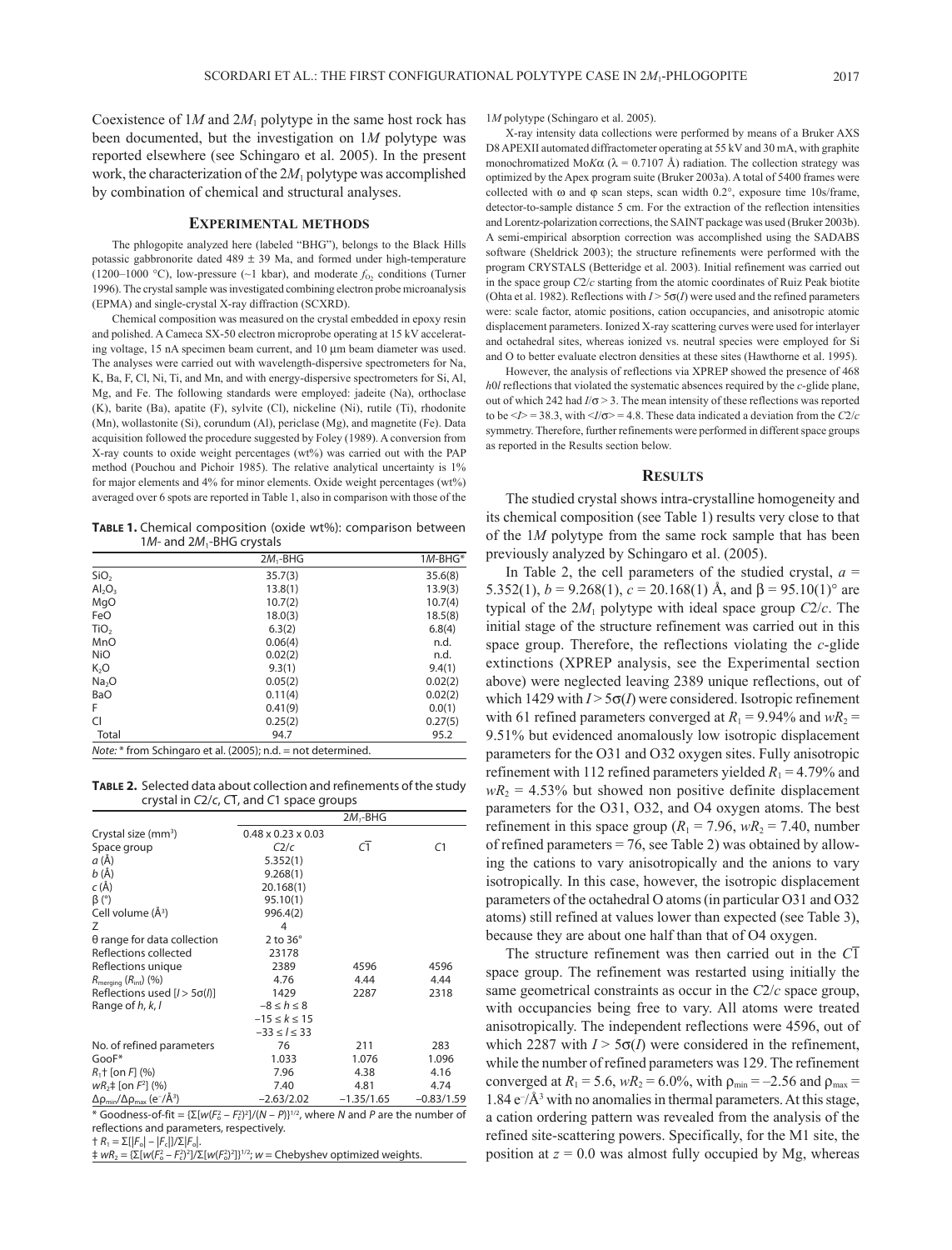| Site            | Atom                 | X             |               | z             | Occupancy | $U_{\text{iso/equiv}}$ | $U_{11}$                 | $U_{22}$  | $U_{33}$  | $U_{23}$     | $U_{13}$  | $U_{12}$  |
|-----------------|----------------------|---------------|---------------|---------------|-----------|------------------------|--------------------------|-----------|-----------|--------------|-----------|-----------|
|                 |                      |               |               |               |           |                        |                          |           |           |              |           |           |
| K               | $K^+$                | 0             | 0.0844(2)     | $\frac{1}{4}$ | 1.001(1)  | 0.0358                 | 0.0305(8)                | 0.0283(8) | 0.049(1)  | 0.0000       | 0.0034(8) | 0.0000    |
| M1              | $Mq^{2+}$            | $\frac{3}{4}$ | 1⁄4           | $\Omega$      | 0.45(2)   | 0.0110                 | 0.0085(5)                | 0.0092(6) | 0.0157(7) | 0.0000       | 0.0026(4) | 0.0000    |
|                 | $Fe2+$               | $\frac{3}{4}$ | $\frac{1}{4}$ | $\Omega$      | 0.56(1)   | 0.0110                 | 0.0085(5)                | 0.0092(6) | 0.0157(7) | 0.0000       | 0.0026(4) | 0.0000    |
| M <sub>2</sub>  | $Mq^{2+}$            | 0.2435(2)     | 0.0813(1)     | $-0.00001(4)$ | 0.54(2)   | 0.0123                 | 0.0124(4)                | 0.0101(4) | 0.0145(5) | 0.0030(4)    | 0.0012(3) | 0.0051(3) |
|                 | $Fe2+$               | 0.2435(2)     | 0.0813(1)     | $-0.00001(4)$ | 0.46(1)   | 0.0123                 | 0.0124(4)                | 0.0101(4) | 0.0145(5) | 0.0030(4)    | 0.0012(3) | 0.0051(3) |
| T1              | $Si. Si4+$           | 0.4624(2)     | 0.2505(1)     | 0.13768(7)    | 1.0(1)    | 0.0102                 | 0.0064(4)                | 0.0084(5) | 0.0158(6) | $-0.0012(5)$ | 0.0014(4) | 0.0021(4) |
| T <sub>2</sub>  | Si, Si <sup>4+</sup> | 0.9639(2)     | 0.4177(1)     | 0.13749(6)    | 1.0(1)    | 0.0120                 | 0.0108(5)                | 0.0114(5) | 0.0141(5) | $-0.0016(6)$ | 0.0018(3) | 0.0031(5) |
| O11             | $O. O^{2-}$          | 0.7386(7)     | 0.3184(4)     | 0.1653(2)     | 1.0(2)    | 0.0194(7)              | $\overline{\phantom{0}}$ |           |           |              |           |           |
| O <sub>21</sub> | $O. O^{2-}$          | 0.2374(7)     | 0.3480(4)     | 0.1667(2)     | 1.0(2)    | 0.0199(7)              |                          |           |           |              |           |           |
| O <sub>22</sub> | $O. O2-$             | 0.4430(6)     | 0.0845(4)     | 0.1665(2)     | 1.0(2)    | 0.0192(6)              | $\overline{\phantom{0}}$ |           |           |              |           |           |
| O31             | $O. O^{2-}$          | 0.4307(5)     | 0.2620(3)     | 0.0543(2)     | 1.0(2)    | 0.0089(5)              |                          |           |           |              |           |           |
| O32             | $O. O^{2-}$          | 0.9384(5)     | 0.4303(3)     | 0.0547(1)     | 1.0(2)    | 0.0078(5)              |                          |           |           |              |           |           |
| O <sub>4</sub>  | $O. O^{2-}$          | 0.9364(6)     | 0.0949(4)     | 0.0514(2)     | 1.0(2)    | 0.0130(5)              |                          |           |           |              |           |           |

TABLE 3. Crystallographic coordinates, occupancies, equivalent isotropic (Å<sup>2</sup>), and anisotropic displacement parameters from the structure refinement of the study crystal in the *C*2/*c* space group

the position at  $z = 0.5$  was fully occupied by Fe. Likewise, for the M2 site, the position at  $z = 0$  displayed full occupancy of Mg scattering species, whereas the position at  $z = 0.5$  was populated predominantly by Fe  $(\sim 99\%)$  and only  $\sim 1\%$  by Mg. It was apparent from the analysis of site occupancies that those cation sites that were symmetry equivalent in the former *C*2/*c* space group were no longer equivalent because of cation ordering. The following step was to relax the geometrical constraints of the *C*2/*c* space group. The number of parameters increased to 211, taking into account that the displacement parameters of atoms previously equivalent by symmetry were constrained to be equal. The refinement converged at  $R_1 = 4.38$  and  $wR_2 =$ 4.81% (see Table 2) but the equivalent isotropic displacement parameters for the O31, O31 $^{[2]}$ , O32, and O32 $^{[2]}$  atoms were still lower than expected (see Table 4). However, attempts to release the constrains on anisotropic displacement parameter resulted in octahedral oxygen atoms to go negative. The final difference Fourier map gave  $\rho_{\min} = -1.35$  and  $\rho_{\max} = 1.65 \text{ e}^{-}/\text{\AA}^3$ , the most intense occurring close to the M1 atom. Relevant cation-anion bond lengths as determined by structure refinement in the *C*1 space group are given in Table 5.

It was then hypothesized that because of the cation ordering and of the different steric and charge features of the substituting cations (Fe, Mg, and Ti above all) these atoms could shift from the ideal position (for instance M1 cation from the center of symmetry), so that refinement in space group *C*1 was attempted. As a first step, the geometrical constrains of space group *C*2/*c* were kept for all atoms but no convergence was obtained.

In the next step, a partial anisotropic refinement was performed, without geometrical constraints, refining isotropically the thermal parameters of the oxygen atoms.  $R_1 = 4.61$  and  $wR_2$ = 5.23 values were obtained using 2318 reflections and refining 223 parameters. No anomalies in isotropic equivalent displacement parameters were observed. A full anisotropic refinement was then carried out with 2318 reflections with  $I > 5\sigma(I)$ , and 283 refined parameters, in full matrix mode, using damping factors for atoms coordinates and occupancies. The N/p (number of reflection/number of parameter) lowered from 10 to 8, the refinement converged at  $R_1 = 4.16\%$ ,  $wR_2 = 4.74$  and difference Fourier synthesis yielded  $\rho_{\min} = -0.83$  and  $\rho_{\max} = 1.59 \text{ e}^{-}/\text{\AA}^{3}$  (see Table 2). Displacement of the M1 cation was observed from the ideal position at  $(\frac{3}{4}, \frac{1}{4}, \frac{1}{2})$  and a slight deviation from centrosimmetry for most atoms (Table 6). Standard deviations of atomic positions were slightly higher than those refined in space group *C*1 (compare Tables 4 and 6).

In conclusion, the values of agreement indexes, bond length

**Table 4.** Crystallographic coordinates, occupancies, equivalent isotropic (Å2 ) and anisotropic displacement parameters from the structure refinement of the study crystal in the  $C\overline{1}$  space group

| Site           | Atom                  | X             | v             | Z                                                                                                        | Occupancy | $U_{\text{iso/equiv}}$ | $U_{11}$  | $U_{22}$  | $U_{33}$  | $U_{23}$     | $U_{13}$  | $U_{12}$     |
|----------------|-----------------------|---------------|---------------|----------------------------------------------------------------------------------------------------------|-----------|------------------------|-----------|-----------|-----------|--------------|-----------|--------------|
| K.             | $K^+$                 | $-0.0005(2)$  | 0.0843(1)     | 0.24990(8)                                                                                               | 1.0189(9) | 0.0370                 | 0.0309(5) | 0.0305(5) | 0.0495(7) | $-0.0001(4)$ | 0.0033(4) | $-0.0001(4)$ |
| M1             | $Mq^{2+}$             | $\frac{3}{4}$ | $\frac{1}{4}$ | $\Omega$                                                                                                 | 0.8977(8) | 0.0117                 | 0.0105(6) | 0.0116(6) | 0.013(1)  | $-0.0012(6)$ | 0.0024(6) | $-0.0013(5)$ |
|                | $Fe2+$                | $\frac{3}{4}$ | $\frac{1}{4}$ | 0                                                                                                        | 0.1023(8) | 0.0117                 | 0.0105(6) | 0.0116(6) | 0.013(1)  | $-0.0012(6)$ | 0.0024(6) | $-0.0013(5)$ |
| $M1^{[2]}$     | $Fe2+$                | $\frac{1}{4}$ | $\frac{1}{4}$ | $\frac{1}{2}$                                                                                            | 1.0005(7) | 0.0103                 | 0.0075(3) | 0.0068(3) | 0.0167(5) | 0.0011(3)    | 0.0026(3) | 0.0020(2)    |
| M <sub>2</sub> | $Mq^{2+}$             | 0.2390(2)     | 0.0798(1)     | $-0.00001(6)$                                                                                            | 1.0002(7) | 0.0132                 | 0.0150(6) | 0.0130(5) | 0.012(1)  | 0.0006(5)    | 0.0002(6) | $-0.0008(2)$ |
| $M2^{[2]}$     | $Mq^{2+}$             | $-0.24546(9)$ | 0.08188(5)    | 0.49997(3)                                                                                               | 0.0868(8) | 0.0115                 | 0.0102(2) | 0.0079(2) | 0.0166(4) | $-0.0006(2)$ | 0.0016(2) | $-0.0008(2)$ |
|                | $Fe2+$                | $-0.24546(9)$ | 0.08188(5)    | 0.49997(3)                                                                                               | 0.9131(8) | 0.0115                 | 0.0102(2) | 0.0079(2) | 0.0166(4) | $-0.0006(2)$ | 0.0016(2) | $-0.0008(2)$ |
| T1             | $Si4+$ , Si           | 0.4630(2)     | 0.2499(1)     | 0.13771(6)                                                                                               | 0.995(1)  | 0.0118                 | 0.0106(4) | 0.0125(4) | 0.0123(5) | $-0.0001(4)$ | 0.0009(4) | $-0.0003(3)$ |
| $T1^{[2]}$     | $Si4+$ , Si           | $-0.4617(1)$  | 0.25022(9)    | 0.36246(6)                                                                                               | 0.989(1)  | 0.0085                 | 0.0034(3) | 0.0038(3) | 0.0183(6) | $-0.0004(3)$ | 0.0016(3) | $-0.0008(3)$ |
| T <sub>2</sub> | Si <sup>4+</sup> , Si | 0.9651(2)     | 0.4172(1)     | 0.13766(6)                                                                                               | 0.995(1)  | 0.0150                 | 0.0169(5) | 0.0178(5) | 0.0102(6) | 0.0000(4)    | 0.0009(4) | 0.0006(4)    |
| $T2^{[2]}$     | $Si4+$ , Si           | $-0.9626(2)$  | 0.41704(9)    | 0.36252(6)                                                                                               | 0.985(1)  | 0.0092                 | 0.0052(4) | 0.0045(4) | 0.0183(7) | $-0.0004(4)$ | 0.0023(4) | $-0.0002(3)$ |
| O11            | $O^{2-}$ , O          | 0.7372(4)     | 0.3192(3)     | 0.1654(2)                                                                                                | 0.3255(7) | 0.0205                 | 0.017(1)  | 0.026(1)  | 0.018(1)  | 0.002(1)     | 0.000(1)  | $-0.004(1)$  |
| $O11^{[2]}$    | $O^{2-}$ , O          | $-0.7382(4)$  | 0.3188(3)     | 0.3345(2)                                                                                                | 0.4462(7) | 0.0197                 | 0.015(1)  | 0.024(1)  | 0.020(2)  | $-0.002(1)$  | 0.001(1)  | 0.009(1)     |
| O21            | $O^{2-}$ , O          | 0.2378(4)     | 0.3479(3)     | 0.1666(2)                                                                                                | 0.4798(7) | 0.0208                 | 0.016(1)  | 0.027(1)  | 0.019(2)  | $-0.001(1)$  | 0.001(1)  | 0.004(1)     |
| $O21^{[2]}$    | $O^{2-}$ , O          | $-0.2379(4)$  | 0.3489(3)     | 0.3336(2)                                                                                                | 0.3359(7) | 0.0198                 | 0.016(1)  | 0.020(1)  | 0.023(2)  | 0.002(1)     | 0.001(1)  | $-0.009(1)$  |
| O22            | $O^{2-}$ , O          | 0.4438(5)     | 0.0839(3)     | 0.1662(2)                                                                                                | 0.3506(7) | 0.0209                 | 0.028(2)  | 0.016(1)  | 0.020(2)  | $-0.0005(1)$ | 0.006(1)  | 0.000(1)     |
| $O22^{[2]}$    | $O^{2-}$ , O          | $-0.4428(5)$  | 0.0843(3)     | 0.3334(2)                                                                                                | 0.2173(7) | 0.0195                 | 0.029(1)  | 0.010(1)  | 0.021(2)  | 0.000(1)     | 0.005(1)  | 0.000(1)     |
| O31            | $O^{2-}$ , O          | 0.4322(4)     | 0.2504(3)     | 0.0552(2)                                                                                                | 0.6198(7) | 0.0189                 | 0.021(1)  | 0.020(1)  | 0.016(2)  | 0.000(1)     | 0.003(1)  | $-0.002(1)$  |
| $O31^{[2]}$    | $O^{2-}$ , O          | $-0.4296(4)$  | 0.2499(2)     | 0.4459(2)                                                                                                | 0.4898(7) | 0.0090                 | 0.0061(9) | 0.0069(9) | 0.014(1)  | 0.0013(8)    | 0.0022(9) | 0.0013(7)    |
| O32            | $O^{2-}$ , O          | 0.9413(4)     | 0.4191(3)     | 0.0555(2)                                                                                                | 0.4229(7) | 0.0190                 | 0.019(1)  | 0.022(1)  | 0.016(2)  | $-0.001(1)$  | 0.001(1)  | $-0.001(1)$  |
| $O32^{[2]}$    | $O^{2-}$ , O          | $-0.9358(4)$  | 0.4187(2)     | 0.4458(2)                                                                                                | 0.5837(7) | 0.0085                 | 0.0042(8) | 0.0054(8) | 0.016(2)  | 0.0001(8)    | 0.0031(9) | 0.0016(7)    |
| O41            | $O^{2-}$ , O          | 0.9388(4)     | 0.0815(3)     | 0.0516(2)                                                                                                | 0.5853(7) | 0.0219                 | 0.021(1)  | 0.019(1)  | 0.025(2)  | $-0.001(1)$  | 0.004(1)  | 0.002(1)     |
| $O41^{[2]}$    | $O^{2-}$ , O          | $-0.9346(4)$  | 0.0821(3)     | 0.4487(2)                                                                                                | 0.8919(7) | 0.0173                 | 0.016(1)  | 0.015(1)  | 0.021(2)  | $-0.001(1)$  | 0.000(1)  | $-0.0002(9)$ |
|                |                       |               |               | <i>Note</i> : Superscript $^{[2]}$ indicates atomic position obtained by the twofold symmetry operation. |           |                        |           |           |           |              |           |              |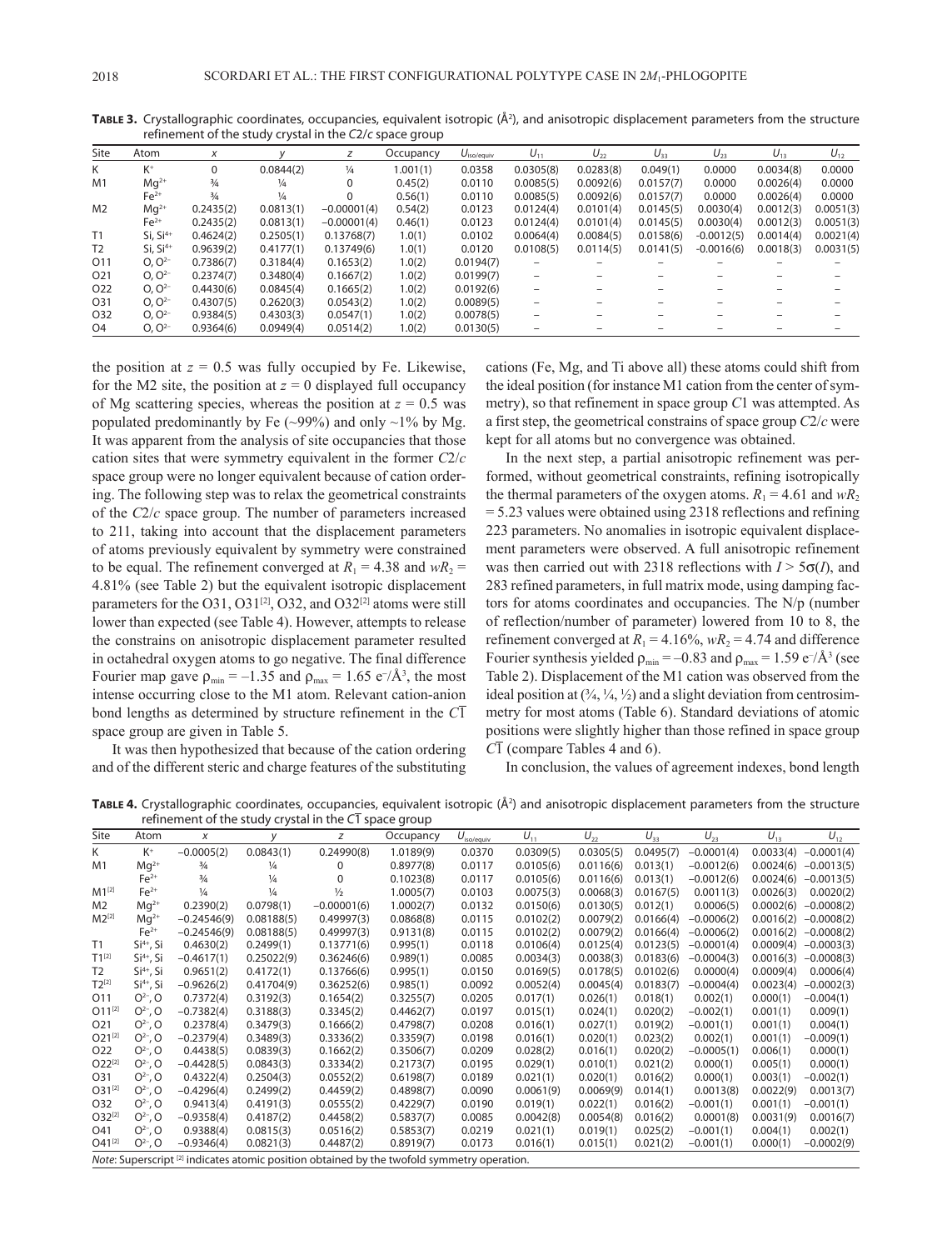|               | ment in the $C\overline{1}$ space group |                                       |          | M2-O32           | 2.126(3)                  | $M2^{[2]}-O32^{[2]}$                                                                    | 2.108(2) |
|---------------|-----------------------------------------|---------------------------------------|----------|------------------|---------------------------|-----------------------------------------------------------------------------------------|----------|
|               |                                         | $2M_1$ -BHG                           |          | M2-O41           | 1.988(3)                  | M2 <sup>[2]</sup> -O41 <sup>[2]</sup>                                                   | 2.033(3) |
|               |                                         | T1 tetrahedron                        |          | M2-O41           | 2.011(3)                  | M2 <sup>[2]</sup> -O41 <sup>[2]</sup>                                                   | 2.037(3) |
| T1-011        | 1.653(3)                                | $T1^{[2]}$ -011 <sup>[2]</sup>        | 1.662(3) | $<$ M2-O $>$     | 2.078                     | $ M2^{[2]}-O\rangle$                                                                    | 2.073    |
| T1-021        | 1.655(3)                                | T1 <sup>[2]</sup> -O21 <sup>[2]</sup> | 1.653(3) |                  |                           |                                                                                         |          |
| T1-022        | 1.649(3)                                | T1 <sup>[2]</sup> -O22 <sup>[2]</sup> | 1.652(3) |                  |                           | Interlayer                                                                              |          |
| T1-031        | 1.659(4)                                | $T1^{[2]}$ -O31 <sup>[2]</sup>        | 1.675(3) |                  | K-011                     | 3.032(3)                                                                                |          |
| $<$ T1-O $>$  | 1.654                                   | $<$ T1[2]-O>                          | 1.661    |                  | K-011                     | 3.308(3)                                                                                |          |
|               |                                         | T2 tetrahedron                        |          |                  | $K-O11^{[2]}$             | 3.030(3)                                                                                |          |
| T2-011        | 1.657(3)                                | $T2^{[2]} - O11^{[2]}$                | 1.647(3) |                  | $K-O11^{[2]}$             | 3.312(3)                                                                                |          |
| T2-021        | 1.653(3)                                | $T2^{[2]} - O21^{[2]}$                | 1.660(3) |                  | K-021                     | 3.028(3)                                                                                |          |
| T2-022        | 1.656(3)                                | T2 <sup>[2]</sup> -O22 <sup>[2]</sup> | 1.664(3) |                  | K-021                     | 3.287(3)                                                                                |          |
| T2-032        | 1.650(4)                                | $T2^{[2]}-O32^{[2]}$                  | 1.673(3) |                  | $K-O21^{[2]}$             | 3.027(3)                                                                                |          |
|               | 1.654                                   | $<$ T2 <sup>[2]</sup> -O>             |          |                  | $K-O21^{[2]}$             | 3.296(3)                                                                                |          |
| $<$ T2-O $>$  |                                         |                                       | 1.661    |                  | K-022                     | 3.036(3)                                                                                |          |
|               |                                         | M1 octahedron                         |          |                  | K-022                     | 3.287(3)                                                                                |          |
| $M1-O31 (x2)$ | 2.114(3)                                | $M1^{[2]}-O31^{[2]}(\times 2)$        | 2.113(2) |                  | $K-O22^{[2]}$             | 3.024(3)                                                                                |          |
| $M1-O32 (x2)$ | 2.134(3)                                | $M1^{[2]}-O32^{[2]}(x2)$              | 2.106(2) |                  | $K-O22^{[2]}$             | 3.294(3)                                                                                |          |
| $M1-O41 (x2)$ | 2.087(3)                                | $M1^{[2]}-O41^{[2]}(\times2)$         | 2.070(3) |                  | $<$ K-O $>_{inner}$       | 3.030                                                                                   |          |
| $<$ M1-O $>$  | 2.112                                   | $ M1^{[2]}-O\rangle$                  | 2.096    |                  | $K$ -O $>_{\text{outer}}$ | 3.297                                                                                   |          |
|               |                                         | <b>M2</b> octahedron                  |          |                  | $<$ K-O $>$               |                                                                                         |          |
| M2-O31        | 2.091(3)                                | M2 <sup>[2]</sup> -O31 <sup>[2]</sup> | 2.080(3) |                  |                           | 3.164                                                                                   |          |
| M2-O31        | 2.146(3)                                | $M2^{[2]}-O31^{[2]}$                  | 2.098(2) |                  |                           | Note: Superscript <sup>[2]</sup> indicates atomic position obtained by the twofold sym- |          |
| M2-032        | 2.104(3)                                | M2 <sup>[2]</sup> -O32 <sup>[2]</sup> | 2.079(3) | metry operation. |                           |                                                                                         |          |
|               |                                         |                                       |          |                  |                           |                                                                                         |          |

# **Table 5.**Selected bond distances (Å) as determined by structure refine-**Table 5.—***Continued*

TABLE 6. Crystallographic coordinates, occupancies, equivalent isotropic (Å<sup>2</sup>) and anisotropic displacement parameters from the structure refinement of the study crystal in the *C*1 space group

| Site               | Atom                  | X             | у             | z            | Occupancy                                                                                                                                                                                 | $U_{\text{iso/equiv}}$ | $U_{11}$  | $U_{22}$  | $U_{33}$  | $U_{23}$     | $U_{13}$    | $U_{12}$     |
|--------------------|-----------------------|---------------|---------------|--------------|-------------------------------------------------------------------------------------------------------------------------------------------------------------------------------------------|------------------------|-----------|-----------|-----------|--------------|-------------|--------------|
| K                  | $K^+$                 | $-0.0150(5)$  | 0.0842(3)     | 0.2500(3)    | 1.026(3)                                                                                                                                                                                  | 0.0366                 | 0.0311(5) | 0.0306(5) | 0.0480(6) | 0.0003(4)    | 0.0029(4)   | $-0.0006(4)$ |
| $K^{[1]}$          | $K^+$                 | $-0.0139(5)$  | $-0.0848(3)$  | 0.7499(2)    | 1.028(3)                                                                                                                                                                                  | 0.0366                 | 0.0311(5) | 0.0306(5) | 0.0480(6) | 0.0003(4)    | 0.0029(4)   | $-0.0006(4)$ |
| M1                 | $Mq^{2+}$             | $\frac{3}{4}$ | $\frac{1}{4}$ | 0            | 0.768(2)                                                                                                                                                                                  | 0.0107                 | 0.0070(3) | 0.0081(3) | 0.0175(3) | 0.0000(3)    | 0.0032(3)   | 0.0017(2)    |
|                    | $Fe2+$                | $\frac{3}{4}$ | $\frac{1}{4}$ | $\mathbf 0$  | 0.232(2)                                                                                                                                                                                  | 0.0107                 | 0.0070(3) | 0.0081(3) | 0.0175(3) | 0.0000(3)    | 0.0032(3)   | 0.0017(2)    |
| $M1^{[2]}$         | $Fe2+$                | 0.2369(4)     | 0.2411(2)     | 0.4996(2)    | 0.9990(9)                                                                                                                                                                                 | 0.0107                 | 0.0070(3) | 0.0081(3) | 0.0175(3) | 0.0000(3)    | 0.0032(3)   | 0.0017(2)    |
| M <sub>2</sub>     | $Mq^{2+}$             | 0.2074(4)     | 0.0798(3)     | 0.0004(2)    | 0.833(2)                                                                                                                                                                                  | 0.0106                 | 0.0102(7) | 0.0080(5) | 0.0134(6) | 0.0020(4)    | 0.0003(6)   | 0.0060(5)    |
|                    | $Fe2+$                | 0.2074(4)     | 0.0798(3)     | 0.0004(2)    | 0.167(2)                                                                                                                                                                                  | 0.0106                 | 0.0102(7) | 0.0080(5) | 0.0134(6) | 0.0020(4)    | 0.0003(6)   | 0.0060(5)    |
| $M2^{[1]}$         | $Mq^{2+}$             | $-0.2756(4)$  | $-0.0808(3)$  | 0.0006(2)    | 0.930(2)                                                                                                                                                                                  | 0.0106                 | 0.0102(7) | 0.0080(5) | 0.0134(6) | 0.0020(4)    | 0.0003(6)   | 0.0060(5)    |
|                    | $Fe2+$                | $-0.2756(4)$  | $-0.0808(3)$  | 0.0006(2)    | 0.070(2)                                                                                                                                                                                  | 0.0106                 | 0.0102(7) | 0.0080(5) | 0.0134(6) | 0.0020(4)    | 0.0003(6)   | 0.0060(5)    |
| $M2^{[2]}$         | $Mq^{2+}$             | $-0.2592(3)$  | 0.0725(2)     | 0.5001(2)    | 0.172(2)                                                                                                                                                                                  | 0.0105                 | 0.0080(2) | 0.0077(2) | 0.0161(3) | $-0.0008(2)$ | 0.0017(2)   | $-0.0020(2)$ |
|                    | $Fe2+$                | $-0.2592(3)$  | 0.0725(2)     | 0.5001(2)    | 0.828(2)                                                                                                                                                                                  | 0.0105                 | 0.0080(2) | 0.0077(2) | 0.0161(3) | $-0.0008(2)$ | 0.0017(2)   | $-0.0020(2)$ |
| $M2^{[c]}$         | $Mq^{2+}$             | 0.2315(3)     | $-0.0907(2)$  | 0.5000(2)    | 0.119(2)                                                                                                                                                                                  | 0.0105                 | 0.0080(2) | 0.0077(2) | 0.0161(3) | $-0.0008(2)$ | 0.0017(2)   | $-0.0020(2)$ |
|                    | $Fe2+$                | 0.2315(3)     | $-0.0907(2)$  | 0.5000(2)    | 0.881(2)                                                                                                                                                                                  | 0.0105                 | 0.0080(2) | 0.0077(2) | 0.0161(3) | $-0.0008(2)$ | 0.0017(2)   | $-0.0020(2)$ |
| T1                 | $Si4+$ , Si           | 0.4478(4)     | 0.2522(3)     | 0.1386(2)    | 0.996(2)                                                                                                                                                                                  | 0.0100                 | 0.0110(4) | 0.0061(4) | 0.0129(5) | $-0.0003(4)$ | 0.0003(4)   | $-0.0003(3)$ |
| $T1^{[1]}$         | Si <sup>4+</sup> , Si | $-0.4792(4)$  | $-0.2478(3)$  | $-0.1366(2)$ | 1.000(2)                                                                                                                                                                                  | 0.0100                 | 0.0110(4) | 0.0061(4) | 0.0129(5) | $-0.0003(4)$ | 0.0003(4)   | $-0.0003(3)$ |
| $T1^{[2]}$         | $Si4+, Si$            | $-0.4787(4)$  | 0.2451(3)     | 0.3629(2)    | 0.995(2)                                                                                                                                                                                  | 0.0090                 | 0.0044(3) | 0.0060(4) | 0.0165(5) | $-0.0005(4)$ | 0.0013(3)   | $-0.0013(3)$ |
| $T1^{[c]}$         | $Si4+$ , Si           | 0.4446(4)     | $-0.2551(3)$  | 0.6381(2)    | 0.999(2)                                                                                                                                                                                  | 0.0090                 | 0.0044(3) | 0.0060(4) | 0.0165(5) | $-0.0005(4)$ | 0.0013(3)   | $-0.0013(3)$ |
| T <sub>2</sub>     | Si <sup>4+</sup> , Si | 0.9515(4)     | 0.4194(3)     | 0.1376(2)    | 1.000(2)                                                                                                                                                                                  | 0.0120                 | 0.0147(5) | 0.0087(5) | 0.0126(5) | 0.0005(5)    | 0.0011(4)   | 0.0006(4)    |
| $T2^{[1]}$         | $Si4+$ , Si           | $-0.9792(4)$  | $-0.4150(3)$  | $-0.1374(2)$ | 1.000(2)                                                                                                                                                                                  | 0.0120                 | 0.0147(5) | 0.0087(5) | 0.0126(5) | 0.0005(5)    | 0.0011(4)   | 0.0006(4)    |
| $T2^{[2]}$         | $Si4+$ , Si           | $-0.9784(4)$  | 0.4108(3)     | 0.3633(2)    | 1.000(2)                                                                                                                                                                                  | 0.0096                 | 0.0060(4) | 0.0079(4) | 0.0152(5) | $-0.0004(4)$ | 0.0027(4)   | $-0.0009(3)$ |
| $T2^{[c]}$         | $Si4+, Si$            | 0.9453(4)     | $-0.4234(3)$  | 0.6383(2)    | 0.993(2)                                                                                                                                                                                  | 0.0096                 | 0.0060(4) | 0.0079(4) | 0.0152(5) | $-0.0004(4)$ | 0.0027(4)   | $-0.0009(3)$ |
| O11                | $O. O^{2-}$           | 0.7256(6)     | 0.3220(5)     | 0.1668(4)    | 1.000(2)                                                                                                                                                                                  | 0.0196                 | 0.018(1)  | 0.022(1)  | 0.019(1)  | 0.002(1)     | 0.002(1)    | $-0.006(1)$  |
| $011^{[1]}$        | $O, O^{2-}$           | $-0.7492(6)$  | $-0.3166(5)$  | $-0.1644(4)$ | 1.000(2)                                                                                                                                                                                  | 0.0196                 | 0.018(1)  | 0.022(1)  | 0.019(1)  | 0.002(1)     | 0.002(1)    | $-0.006(1)$  |
| $O11^{[2]}$        | $O, O^{2-}$           | $-0.7549(6)$  | 0.3135(5)     | 0.3350(4)    | 1.000(2)                                                                                                                                                                                  | 0.0192                 | 0.017(1)  | 0.022(1)  | 0.019(1)  | $-0.003(1)$  | 0.001(1)    | 0.007(1)     |
| $O11^{[c]}$        | $O. O^{2-}$           | 0.7214(6)     | $-0.3247(5)$  | 0.6660(4)    | 1.000(2)                                                                                                                                                                                  | 0.0192                 | 0.017(1)  | 0.022(1)  | 0.019(1)  | $-0.003(1)$  | 0.001(1)    | 0.007(1)     |
| O21                | $O. O^{2-}$           | 0.2234(6)     | 0.3545(5)     | 0.1672(4)    | 1.000(2)                                                                                                                                                                                  | 0.0179                 | 0.017(1)  | 0.018(1)  | 0.019(1)  | $-0.001(1)$  | $-0.000(1)$ | 0.005(1)     |
| $O21^{[1]}$        | $O, O^{2-}$           | $-0.2513(6)$  | $-0.3419(5)$  | $-0.1659(4)$ | 1.000(2)                                                                                                                                                                                  | 0.0179                 | 0.017(1)  | 0.018(1)  | 0.019(1)  | $-0.001(1)$  | $-0.000(1)$ | 0.005(1)     |
| $O21^{[2]}$        | $O. O^{2-}$           | $-0.2568(6)$  | 0.3417(5)     | 0.3348(4)    | 1.000(2)                                                                                                                                                                                  | 0.0183                 | 0.016(1)  | 0.020(1)  | 0.020(1)  | 0.002(1)     | 0.000(1)    | $-0.010(1)$  |
| $O21^{[c]}$        | $O, O^{2-}$           | 0.2188(6)     | $-0.3555(5)$  | 0.6673(4)    | 1.000(2)                                                                                                                                                                                  | 0.0183                 | 0.016(1)  | 0.020(1)  | 0.020(1)  | 0.002(1)     | 0.000(1)    | $-0.010(1)$  |
| 022                | $O. O^{2-}$           | 0.4274(6)     | 0.0896(4)     | 0.1652(4)    | 1.000(2)                                                                                                                                                                                  | 0.0177                 | 0.026(1)  | 0.008(1)  | 0.019(1)  | 0.002(1)     | 0.004(1)    | 0.002(1)     |
| $O22^{[1]}$        | $O. O^{2-}$           | $-0.4612(6)$  | $-0.0788(4)$  | $-0.1674(4)$ | 1.000(2)                                                                                                                                                                                  | 0.0177                 | 0.026(1)  | 0.008(1)  | 0.019(1)  | 0.002(1)     | 0.004(1)    | 0.002(1)     |
| $O22^{[2]}$        | $O, O2-$              | $-0.4616(6)$  | 0.0797(4)     | 0.3346(4)    | 1.000(2)                                                                                                                                                                                  | 0.0192                 | 0.029(2)  | 0.010(1)  | 0.020(1)  | 0.000(1)     | 0.008(1)    | $-0.002(1)$  |
| $O22^{[c]}$        | $O, O^{2-}$           | 0.4245(6)     | $-0.0894(5)$  | 0.6674(4)    | 1.000(2)                                                                                                                                                                                  | 0.0192                 | 0.029(2)  | 0.010(1)  | 0.020(1)  | 0.000(1)     | 0.008(1)    | $-0.002(1)$  |
| 031                | $O. O^{2-}$           | 0.4101(6)     | 0.2509(5)     | 0.0567(4)    | 1.000(2)                                                                                                                                                                                  | 0.0137                 | 0.015(1)  | 0.012(1)  | 0.014(1)  | $-0.001(1)$  | 0.002(1)    | 0.0040(9)    |
| $031^{[1]}$        | $O. O^{2-}$           | $-0.4558(6)$  | $-0.2479(5)$  | $-0.0543(4)$ | 1.000(2)                                                                                                                                                                                  | 0.0137                 | 0.015(1)  | 0.012(1)  | 0.014(1)  | $-0.001(1)$  | 0.002(1)    | 0.0040(9)    |
| O31 <sup>[2]</sup> | $O, O^{2-}$           | $-0.4474(5)$  | 0.2386(4)     | 0.4456(4)    | 1.000(2)                                                                                                                                                                                  | 0.0103                 | 0.0077(9) | 0.009(1)  | 0.015(1)  | $-0.001(1)$  | 0.004(1)    | $-0.0009(8)$ |
| $031^{[c]}$        | $O. O^{2-}$           | 0.4086(5)     | $-0.2607(4)$  | 0.5535(4)    | 1.000(2)                                                                                                                                                                                  | 0.0103                 | 0.0077(9) | 0.009(1)  | 0.015(1)  | $-0.001(1)$  | 0.004(1)    | $-0.0009(8)$ |
| O32                | $O, O^{2-}$           | 0.9185(6)     | 0.4185(5)     | 0.0564(4)    | 1.000(2)                                                                                                                                                                                  | 0.0133                 | 0.012(1)  | 0.012(1)  | 0.015(1)  | $-0.000(1)$  | 0.000(1)    | 0.0047(9)    |
| $O32^{[1]}$        | $O. O^{2-}$           | $-0.9631(6)$  | $-0.4196(5)$  | $-0.0549(4)$ | 1.000(2)                                                                                                                                                                                  | 0.0133                 | 0.012(1)  | 0.012(1)  | 0.015(1)  | $-0.000(1)$  | 0.000(1)    | 0.0047(9)    |
| $O32^{[2]}$        | $O, O^{2-}$           | $-0.9573(5)$  | 0.4097(5)     | 0.4444(4)    | 1.000(2)                                                                                                                                                                                  | 0.0103                 | 0.0058(9) | 0.012(1)  | 0.013(2)  | $-0.002(1)$  | 0.002(1)    | $-0.0026(8)$ |
| $O32^{[c]}$        | $O, O^{2-}$           | 0.9148(5)     | $-0.4280(5)$  | 0.5529(4)    | 1.000(2)                                                                                                                                                                                  | 0.0103                 | 0.0058(9) | 0.012(1)  | 0.013(2)  | $-0.002(1)$  | 0.002(1)    | $-0.0026(8)$ |
| O41                | $O, O^{2-}$           | 0.9100(6)     | 0.0797(5)     | 0.0516(4)    | 1.000(2)                                                                                                                                                                                  | 0.0148                 | 0.011(1)  | 0.014(1)  | 0.020(2)  | 0.001(1)     | $-0.002(1)$ | 0.006(1)     |
| $041^{[1]}$        | $O. O^{2-}$           | $-0.9681(6)$  | $-0.0821(5)$  | $-0.0526(4)$ | 1.000(2)                                                                                                                                                                                  | 0.0148                 | 0.011(1)  | 0.014(1)  | 0.020(2)  | 0.001(1)     | $-0.002(1)$ | 0.006(1)     |
| $O41^{[2]}$        | $O, O^{2-}$           | $-0.9545(6)$  | 0.0717(5)     | 0.4488(4)    | 1.000(2)                                                                                                                                                                                  | 0.0144                 | 0.012(1)  | 0.013(1)  | 0.018(2)  | $-0.001(1)$  | 0.001(1)    | $-0.0031(9)$ |
| O41 <sup>[c]</sup> | $O. O^{2-}$           | 0.9131(6)     | $-0.0903(5)$  | 0.5502(4)    | 1.000(2)                                                                                                                                                                                  | 0.0144                 | 0.012(1)  | 0.013(1)  | 0.018(2)  | $-0.001(1)$  | 0.001(1)    | $-0.0031(9)$ |
|                    |                       |               |               |              | Note: Superscript <sup>[2]</sup> indicates atomic position obtained by the twofold symmetry operation; superscript <sup>[1]</sup> indicates atomic position obtained by inversion center; |                        |           |           |           |              |             |              |

superscript [c] indicates atomic position obtained by the *c*-glide.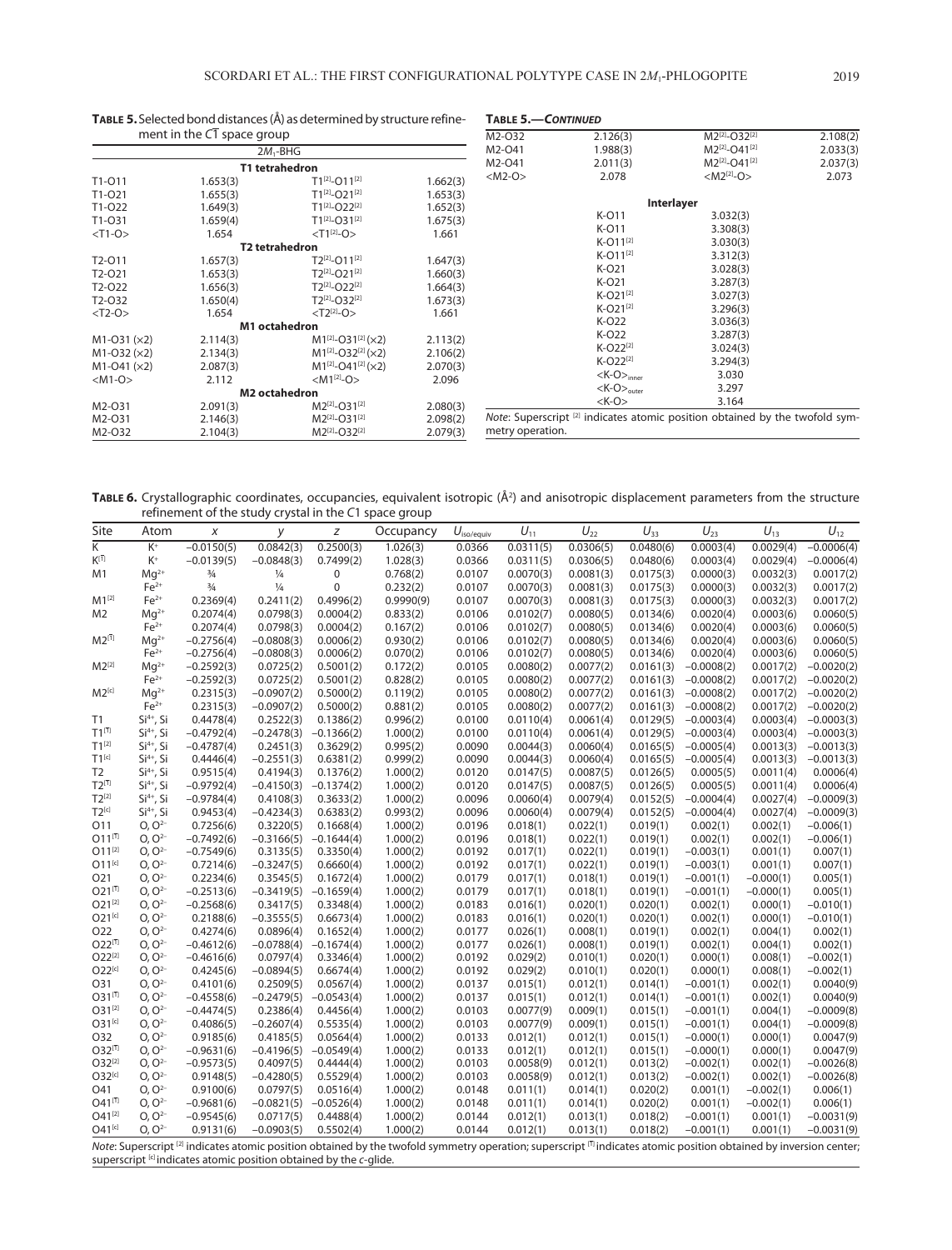distances and mean atomic number were generally similar for the structure refinements in both *C*1 and *C*1 space groups (see Tables 2 and 8, and compare Tables 5 and 7). However, the structural model in *C*1 space group appears more consistent with crystalchemical considerations about cation ordering in the *z* = 0.0 and *z* = 0.5 layer (see the Discussion and Conclusion section below).

### **Discussion and conclusion**

The EPMA (see Table 1) and SCXRD data were combined with the Mössbauer results  $[{}^{\text{VI}}\text{Fe}^{2+} = 97.0(7); {}^{\text{VI}}\text{Fe}^{3+} = 3.0(7)]$ reported in the 1*M*-BHG phlogopite study (see Schingaro et al. 2005) and OH<sup>−</sup> content geometrically estimated basing on the *c* vs. OH<sup>−</sup> relationship for 2*M*1 micas (Scordari et al. 2012) to calculate, on the basis of  $(O_{12-x-y-z}OH_xCl_yF_z)$ , the following structural formula:

 $(K_{0.95}Na_{0.01})(Al_{0.15}Mg_{1.27}Fe_{1.16}^{2+}Fe_{0.04}^{3+}Ti_{0.38}^{4+})(Si_{2.85}Al_{1.15})$  $O_{10.76}F_{0.11}Cl_{0.03}OH_{1.10}$ .

The Ti was considered all belonging to the tetravalent species

**Table 7.** Selected bond distances (Å) as determined by structure refinement in the *C*1 space group

|                                |                                              |          | $2M_1$ -BHG                                                   |          |                                       |          |
|--------------------------------|----------------------------------------------|----------|---------------------------------------------------------------|----------|---------------------------------------|----------|
|                                |                                              |          | <b>T1 Tetrahedron</b>                                         |          |                                       |          |
| T1-011 1.674(4)                | $T1^{[1]} - O11^{[1]}$                       | 1.633(4) | T1 <sup>[2]</sup> -O11 <sup>[2]</sup>                         | 1.660(4) | $T1^{[c]} - O11^{[c]}$                | 1.667(4) |
| T1-O21 1.672(5)                | $T1^{[1]} - O21^{[1]}$                       | 1.652(5) | T1 <sup>[2]</sup> -O21 <sup>[2]</sup>                         | 1.628(5) | T1 <sup>[c]</sup> -O21 <sup>[c]</sup> | 1.673(5) |
| T1-O22 1.607(5)                | $T1^{[1]} - O22^{[1]}$                       | 1.691(5) | T1[2]-O22[2]                                                  | 1.642(5) | T1[c]-O22[c]                          | 1.652(5) |
| T1-031 1.646(9)                | $T1^{[1]} - O31^{[1]}$                       | 1.654(9) | $T1^{[2]}-O31^{[2]}$                                          | 1.662(8) | $T1^{[c]} - O31^{[c]}$                | 1.701(8) |
| $<$ T1-O><br>1.645             | $<$ T1 <sup>[1]</sup> -O>                    | 1.658    | $<$ T1 <sup>[2]</sup> -O>                                     | 1.648    | $<$ T1 <sup>[c]</sup> -O>             | 1.673    |
|                                |                                              |          | <b>T2 Tetrahedron</b>                                         |          |                                       |          |
| T2-011 1.658(5)                | $T2^{[1]} - O11^{[1]}$                       | 1.661(5) | T2[2]-O11 <sup>[2]</sup>                                      | 1.640(5) | T2 <sup>[c]</sup> -O11 <sup>[c]</sup> | 1.644(5) |
| T2-O21 1.638(4)                | $T2^{[1]} - O21^{[1]}$                       | 1.662(4) | T2 <sup>[2]</sup> -O21 <sup>[2]</sup>                         | 1.675(4) | T2[c]-O21[c]                          | 1.652(4) |
| T2-O22 1.681(6)                | $T2^{[7]} - O22^{[7]}$                       | 1.639(6) | $T2^{[2]} - O22^{[2]}$                                        | 1.674(5) | T2[c]-O22[c]                          | 1.654(5) |
| T2-O32 1.631(9)                | $T2^{[1]} - O32^{[1]}$                       | 1.660(9) | T <sub>2</sub> <sup>[2]</sup> -O <sub>32</sub> <sup>[2]</sup> | 1.629(8) | T2[c]_O32[c]                          | 1.716(8) |
| $<$ T2-O><br>1.652             | $<$ T2 <sup>(<math>\bar{1}</math>)</sup> -O> | 1.656    | $<$ T2 <sup>[2]</sup> -O>                                     | 1.655    | $<$ T2 <sup>[c]</sup> -O>             | 1.667    |
|                                |                                              |          | <b>M1 Octahedron</b>                                          |          |                                       |          |
|                                | M1-031                                       | 2.233(5) | M1[2]-O31 <sup>[2]</sup> 2.091(6)                             |          |                                       |          |
|                                | $M1 - O31^{[1]}$                             | 1.996(5) | M1 <sup>[2]</sup> -O31 <sup>[c]</sup> 2.147(6)                |          |                                       |          |
|                                | M1-032                                       | 2.089(5) | $M1^{[2]}$ -O32 <sup>[2]</sup>                                | 2.134(5) |                                       |          |
|                                | $M1 - O32^{[1]}$                             | 2.185(5) | M1 <sup>[2]</sup> -O32 <sup>[c]</sup>                         | 2.083(6) |                                       |          |
|                                | M1-041                                       | 2.037(5) | M1 <sup>[2]</sup> -O41 <sup>[2]</sup>                         | 2.092(6) |                                       |          |
|                                | $M1 - O41^{[1]}$                             | 2.165(5) | $M1^{[2]}$ -O41 <sup>[c]</sup>                                | 2.050(6) |                                       |          |
|                                | $ M1-O\rangle$                               | 2.118    | $ M1^{[2]}-O\rangle$                                          | 2.100    |                                       |          |
|                                |                                              |          | <b>M2 Octahedron</b>                                          |          |                                       |          |
| M2-O31 2.182(6)                | $M2^{[1]} - O31$                             | 2.121(6) | $M2^{[2]}$ -O31 <sup>[2]</sup>                                | 2.097(5) | $M2^{[c]} - O31^{[2]}$                | 2.107(5) |
| M2-031[12.088(6)               | $M2^{[1]}$ -031 <sup>[1]</sup>               | 2.089(6) | $M2^{[2]}-O31^{[c]}$                                          | 2.047(5) | $M2^{[c]} - O31^{[c]}$                | 2.089(5) |
| M2-O32 2.136(5)                | M2 <sup>[1]</sup> -O32                       | 2.068(6) | M2 <sup>[2]</sup> -O32 <sup>[2]</sup>                         | 2.110(5) | $M2^{[c]} - O32^{[2]}$                | 2.089(5) |
| M2-O32 <sup>(1)</sup> 2.169(6) | $M2^{[1]}$ - $O32^{[1]}$                     | 2.072(6) | $M2^{[2]}$ -O32[c]                                            | 2.124(5) | $M2^{[c]} - O32^{[c]}$                | 2.046(5) |
| M2-O41 1.972(6)                | $M2^{[1]} - O41$                             | 2.019(6) | M2 <sup>[2]</sup> -O41 <sup>[2]</sup>                         | 2.007(6) | M2[c] <sub>-O41[2]</sub>              | 2.035(5) |
| M2-041[12.024(6)               | $M2^{[1]}$ - $O41^{[1]}$                     | 2.043(6) | $M2^{[2]}$ -O41 <sup>[c]</sup>                                | 1.996(5) | $M2^{[c]} - O41^{[c]}$                | 2.058(5) |
| $< M2-O > 2.095$               | < $M2^{[1]}$ -O>                             | 2.069    | $ M2^{[2]}$ -O>                                               | 2.064    | $ M2^{[2]}-O\rangle$                  | 2.071    |
|                                |                                              |          | <b>Interlayer</b>                                             |          |                                       |          |
|                                | K-011                                        | 3.031(6) | $K^{[1]}$ -011 <sup>[1]</sup>                                 | 3.029(6) |                                       |          |
|                                | K-011                                        | 3.280(6) | $K^{[1]}$ -011 <sup>[1]</sup>                                 | 3.337(6) |                                       |          |
|                                | K-011 <sup>[2]</sup>                         | 2.996(6) | $K^{[1]}$ -011 <sup>[c]</sup>                                 | 3.064(6) |                                       |          |
|                                | K-011 <sup>[2]</sup>                         | 3.358(6) | $K^{[1]}$ -011 <sup>[c]</sup>                                 | 3.262(6) |                                       |          |
|                                | $K-O21$                                      | 2.977(6) | $K^{[1]}$ -O21 <sup>[1]</sup>                                 | 3.082(6) |                                       |          |
|                                | K-021                                        | 3.327(6) | $K^{[1]}$ -O21 <sup>[1]</sup>                                 | 3.249(6) |                                       |          |
|                                | K-O21[2]                                     | 3.077(6) | $K^{[1]}$ -O21[c]                                             | 2.986(6) |                                       |          |
|                                | $K-O21^{[2]}$                                | 3.271(7) | $K^{[1]}$ -O21[c]                                             | 3.315(6) |                                       |          |
|                                | K-022                                        | 3.041(6) | $K^{[1]}$ -O22 <sup>[1]</sup>                                 | 3.037(6) |                                       |          |
|                                | K-022                                        | 3.305(5) | $K^{[1]}$ -O22 <sup>[1]</sup>                                 | 3.265(5) |                                       |          |
|                                | $K-O22^{[2]}$                                | 3.058(6) | $K^{[1]}$ -O22 <sup>[c]</sup>                                 | 2.995(6) |                                       |          |
|                                | $K$ -O22 <sup>[2]</sup>                      | 3.285(5) | $K^{[\overline{1}]}$ -O22[c]                                  | 3.304(5) |                                       |          |
|                                | $K$ -O $>_{inner}$                           | 3.030    | $\langle K^{[\overline{1}]}$ -O $>_{\text{inner}}$            | 3.032    |                                       |          |
|                                | $K$ -O $>_{\text{outer}}$                    | 3.304    | $\langle K^{[T]}$ -O $>_{\text{outer}}$                       | 3.288    |                                       |          |
|                                | $<$ K-O $>$                                  | 3.167    | $<$ K <sup>[1]</sup> -O>                                      | 3.160    |                                       |          |

*Note*: Superscript<sup>[2]</sup> indicates atomic position obtained by the twofold symmetry operation; superscript [1] indicates atomic position obtained by inversion center; superscript [c] indicates atomic position obtained by the *c*-glide.

according to recent developments of data analysis based on a more rigorous treatment of the background for X-ray photoelectron spectra of BHG-1*M* crystals (Castle and Salvi 2001; Mesto et al. 2008).

The structural formula, above, is also in agreement with the X-ray data (see Table 8) and is balanced by the following substitution mechanisms: Al, Fe<sup>3+</sup>-Tschermak  $\lbrack \nabla^{V}M^{2+} + \nabla^{V}S^{14+} \leftrightarrow$ VIM<sup>3+</sup> + <sup>IV</sup>Al<sup>3+</sup>]; Ti-oxy [<sup>VI</sup>M<sup>2+</sup> + 2 (OH)<sup>-</sup> ↔ <sup>VI</sup>Ti<sup>4+</sup> + 2 (O<sup>2-</sup>) +  $H_2 \hat{\mathcal{T}}$ ; and  ${}^{\text{XII}}\text{K}^+ + {}^{\text{IV}}\text{Al}^{3+} \leftrightarrow {}^{\text{IV}}\text{Si}^{4+} + {}^{\text{XII}}\text{Cl}$ .

In comparison to all the other literature 2*M*1 micas (Scordari et al. 2012 and references therein), in the classification plot of Figure 1 the study  $2M_1$ -BHG mica follows the general trend, showing a slight deviation toward the annite end-member.

The sketch shown in Figure 2 illustrates the structural features of the study crystal. The analysis of the details of the TOT layer at  $z = 0$  as compared with the TOT layer at  $z = 0.5$  evidences that:

(1) An octahedral ordering is clearly apparent from a chemical viewpoint, i.e., if refined site-scattering powers are taken into account. This can be seen from the comparison of the occupancies for the sites M1, M2 (Mg-rich) and M1<sup>[2]</sup>, M2<sup>[2]</sup> (Fe-rich) in  $C\overline{1}$ 

> space group (see Table 4) and for the sites M1, M2, M2<sup>[1]</sup> (Mg-rich) and M1<sup>[2]</sup>, M2<sup>[2]</sup>, M2<sup>[*c*]</sup> (Fe-rich) in *C*1 space group (see Table 6). As a further detail, scattering power at M2 site in  $\overline{CI}$  refines to 12 e<sup>-</sup>, whereas in  $C1$  M2 refines to 14.34 and  $M2^{[1]}$  to 12.98 e<sup>−</sup> with a difference of 1.36 e<sup>−</sup> , which indicates significantly different chemical content in the latter two sites. From a geometrical viewpoint (i.e., average bond distances and octahedral volumes), there seems to be no evidence of octahedral ordering. For instance,  $\langle M-O \rangle_{z=0}$  is slightly larger than  $\langle M-O \rangle_{z=0.5}$ (see Tables 5 and 7) despite the fact that the former site is predominantly occupied by Mg (ionic radius 0.72 Å from Shannon 1976) and the latter by  $Fe^{2+}$ (ionic radius 0.78 Å from Shannon 1976). This may be due to the covalent character of the Fe-O as to the Mg-O bonds.

> The octahedral cation distributions for both *C*1 and *C*1 space groups give good agreement (i.e., differences are within ~0.5 e<sup>−</sup> /site) between mean atomic numbers as assessed by chemical determinations and structure refinement (see Table 9). However, note that the octahedral cation partitioning for the  $C\overline{1}$  space group provides 0.16 and 0.60 Ti atoms per formula unit (apfu) at  $z = 0$  and  $z = 0.5$  layer, respectively. Conversely, the proposed cation distribution for the *C*1 space group gives 0.51 and 0.25 Ti apfu at  $z = 0$  and  $z = 0.5$  layer, respectively. The latter result is compatible with a greater extent of the Ti-oxy component for the  $z = 0$  layer as suggested by the analysis of diagnostic geometric parameters (see below). For such a reason, we consider the *C*1 as the most suitable space group for the description of the study crystal.

> The oxy-type mechanism has been previously proposed by Schingaro et al. (2005) as the most likely for the entry of Ti in the structure of the 1*M*-BHG micas. As stated above, this appears also to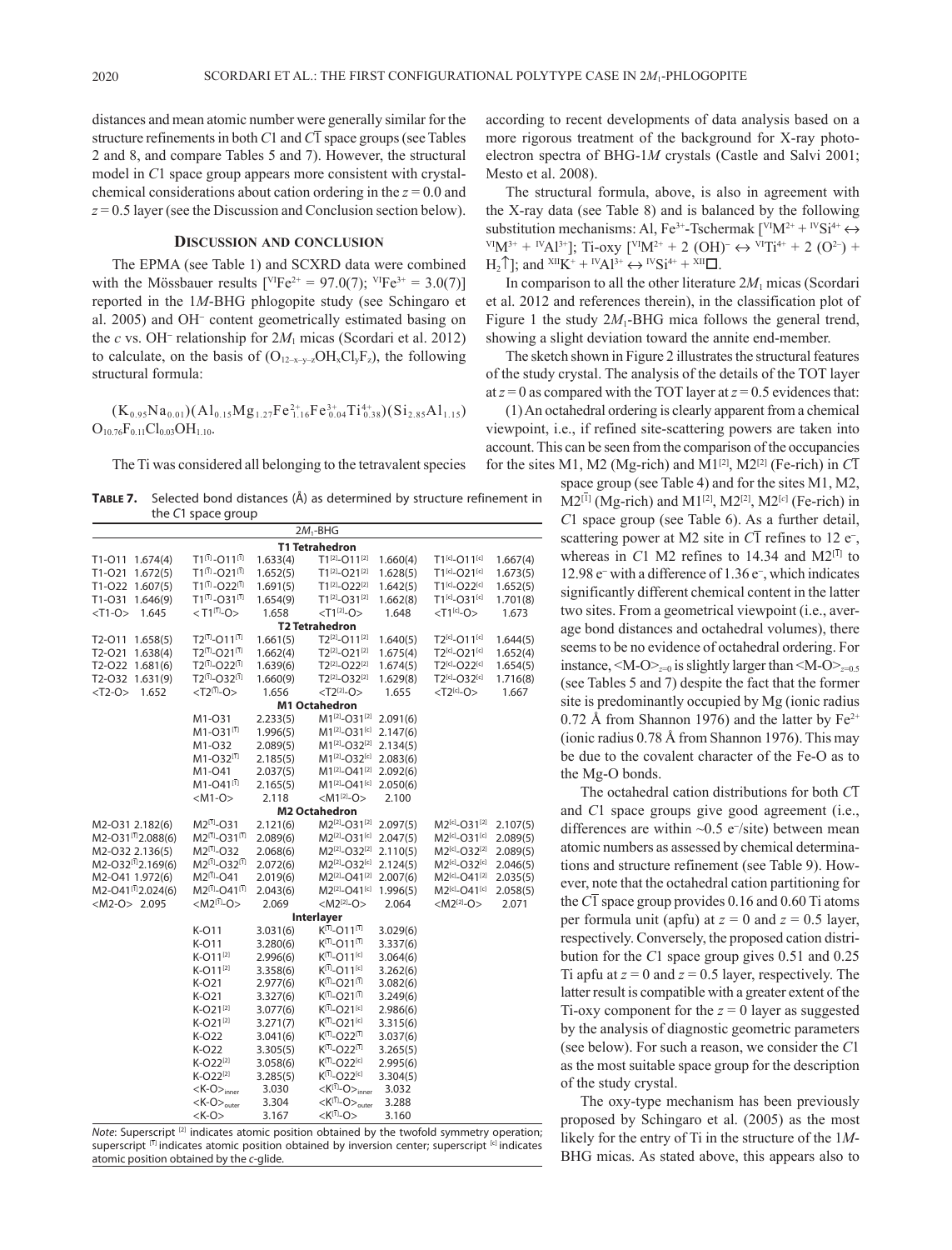TABLE 8. Mean atomic numbers (electrons, e<sup>-</sup>) of cation sites, octahedral and tetrahedral mean distances (Å), as determined by structure refinements (X-ref) in the *C*1 and *C*1 space group and chemical analyses (EPMA)

|                                   | C1    | C1    |
|-----------------------------------|-------|-------|
| $<$ T-O $>_{X\text{-ref}}$        | 1.658 | 1.657 |
| $<$ T-O $>$ <sub>EPMA</sub>       | 1.657 | 1.657 |
| $ M$ -O $>_{X\text{-ref}}$        | 2.085 | 2.086 |
| $<\!\!M$ -O $>_{EPMA}$            | 2.079 | 2.079 |
| $Te^{-}_{X-ref}$                  | 13.87 | 13.97 |
| $Te^-_{EPMA}$                     | 13.71 | 13.71 |
| $e^-$ <sub>(M1)</sub> $X$ -ref    | 39.44 | 41.22 |
| $e^-$ <sub>(M2)</sub> $x$ -ref    | 36.78 | 37.62 |
| $e^{-}$ <sub>(M1+2M2)</sub> x-ref | 56.50 | 58.23 |
| $e^{-}$ <sub>(M1+2M2)</sub> EPMA  | 56.75 | 56.75 |
| $K e^{-X - ref}$                  | 19.36 | 19.51 |
| $K e^-_{EPMA}$                    | 18.16 | 18.16 |

Note: Average error for X-ref mean atomic numbers is  $\pm$  0.5 e<sup>-</sup>/site; EPMA mean atomic numbers are reproducible within  $\pm 0.01$  e-for tetrahedral site,  $\pm 0.4$  e-for octahedral site and ±0.3 e<sup>-</sup> for interlayer.

### **Table 9.** Cation distribution for *C*1 and *C*1 space groups

|                    |                                                                                                                       | $e^-$ <sub>X-ref</sub> | $e^-$ EPMA |
|--------------------|-----------------------------------------------------------------------------------------------------------------------|------------------------|------------|
|                    | <b>Octahedral sheet</b>                                                                                               |                        |            |
| C1 space group     |                                                                                                                       |                        |            |
| Layer at $z = 0$   | $(Mq_{2.54}Al_{0.30}^{3+}Ti_{0.16})$                                                                                  | 37.44                  | 37.90      |
| Layer at $z = 0.5$ | $(Fe3+32,Fe3+0.60)$                                                                                                   | 75.58                  | 75.60      |
| C1 space group     |                                                                                                                       |                        |            |
| Layer at $z = 0$   | $(Mq_{2.49}Ti_{0.51})$                                                                                                | 42.57                  | 41.10      |
| Layer at $z = 0.5$ | $(AI_{0.30}^{3+}Mq_{0.05}Fe_{23.2}^{2+}Fe_{0.08}^{3+}Ti_{0.25})$                                                      | 73.90                  | 72.40      |
|                    | <b>Tetrahedral sheet</b>                                                                                              |                        |            |
| C1 space group     |                                                                                                                       |                        |            |
| Layer at $z = 0$   | $(Si_{2}Q_{8}Al_{1}Q_{2})$                                                                                            | 55.94                  | 54.98      |
| Layer at $z = 0.5$ | $(Si_{272}Al_{128})$                                                                                                  | 55.82                  | 54.72      |
|                    | <i>Note:</i> for errors associated to $e^{-x}$ <sub>x-ref</sub> and $e^{-x}$ <sub>FPMA</sub> see footnote of Table 8. |                        |            |

be the case of the 2M<sub>1</sub>-BHG studied crystal. Three out of the most sensitive octahedral geometrical parameters reflective of the Ti-oxy mechanism are the  $\langle M2-O4 \rangle$  distance, the shift<sub>M2</sub> parameter and the  $BLD<sub>M2</sub>$ , bond-length distortion parameter of the M2 site (see Tables 7 and 10). Indeed, Figure 3 shows that the study crystal together with all the other literature  $2M_1$  micas define rough a negative trend, as expected for micas interested by oxy mechanisms (Scordari et al. 2012; Lacalamita et al. 2011). Note that the average M2-O4 distance assumes different values for the *z* = 0 (2.015 Å) and *z* = 0.5 layers (2.024 Å), the lower the value the greater the amount of the oxy component. In Figure 4, the shift<sub>M2</sub> parameter becomes larger when the Ti-oxy component increases. For the study sample, the greatest shift<sub>M2</sub> value (on average 0.083 Å) for the  $z = 0$  layer testifies for a stronger oxy component affecting this layer in comparison to that (on average 0.061 Å) at  $z = 0.5$ . In addition, the average  $BLD<sub>M2</sub>$  parameter calculated for the  $z = 0$  layer (2.215) is higher than that (1.718) obtained for the  $z = 0.5$  layer (see Table 10). Also in this case the interpretation is straightforward if it is recalled that direct proportionality exists between the value of the  $BLD_{M2}$  parameter and the oxy component (Cruciani and Zanazzi 1994).

(2) The T sheets at  $z = 0$  and  $z = 0.5$  are quite homogeneous in composition. Indeed, only slight differences occur between the occupancies of the sites T1,  $T1^{[1]}$ , T2, and  $T2^{[1]}$  on one side and  $T1^{[2]}$ ,  $T1^{[c]}$ ,  $T2^{[2]}$ , and  $T2^{[c]}$  on the other side (see Table 6), the average distances <T-O><sub> $z=0$ </sub> (1.653 Å) and <T-O><sub> $z=0.5$ </sub> (1.661 Å) and the in plane ditrigonal angles,  $\alpha$  (see Table 10). Accordingly, the tetrahedral cation distribution at  $z = 0$  and  $z = 0.5$  are



**FIGURE 1.** Chemical classification diagram modified after Scordari et al. (2012) including the study crystal and all the literature trioctahedral  $2M_1$  micas belonging to the phlogopite-annite solid solution. *feal* = (Fe<sub>tot</sub> + Mn + Ti – VIAl); *mgli* = (Mg-Li). Symbols: solid symbols = study crystal (circle: BHG); open symbols = igneous phlogopites from literature (square: Takeda and Ross 1975; circle: Ohta et al. 1982; pointing upward triangle: Bigi et al. 1993; pointing downward triangle: Bigi and Brigatti 1994; diamond: Brigatti et al. 2005); open symbols with horizontal line = other igneous phlogopites from literature (square: Laurora et al. 2007; circle: Pini et al. 2008; pointing upward triangle: Scordari et al. 2012); open symbols with vertical line = metamorphic phlogopites from literature (square: Bohlen et al. 1980; circle: Brigatti et al. 2000; pointing upward triangle: Brigatti et al. 2008).



**Figure 2**  partition shown in Table 9. (Color online.) **Figure 2.** Representation of the 2*M*1-BHG structure: the octahedral ordering at  $z = 0$  and  $z = 0.5$  layers is highlighted, according to the cation

fairly similar (see Table 9). To be more precise, on average, the tetrahedral sheet at  $z = 0.5$  shows a slightly greater Al content than that at  $z = 0$ .

As mentioned above, the study  $2M_1$ -BHG phlogopite has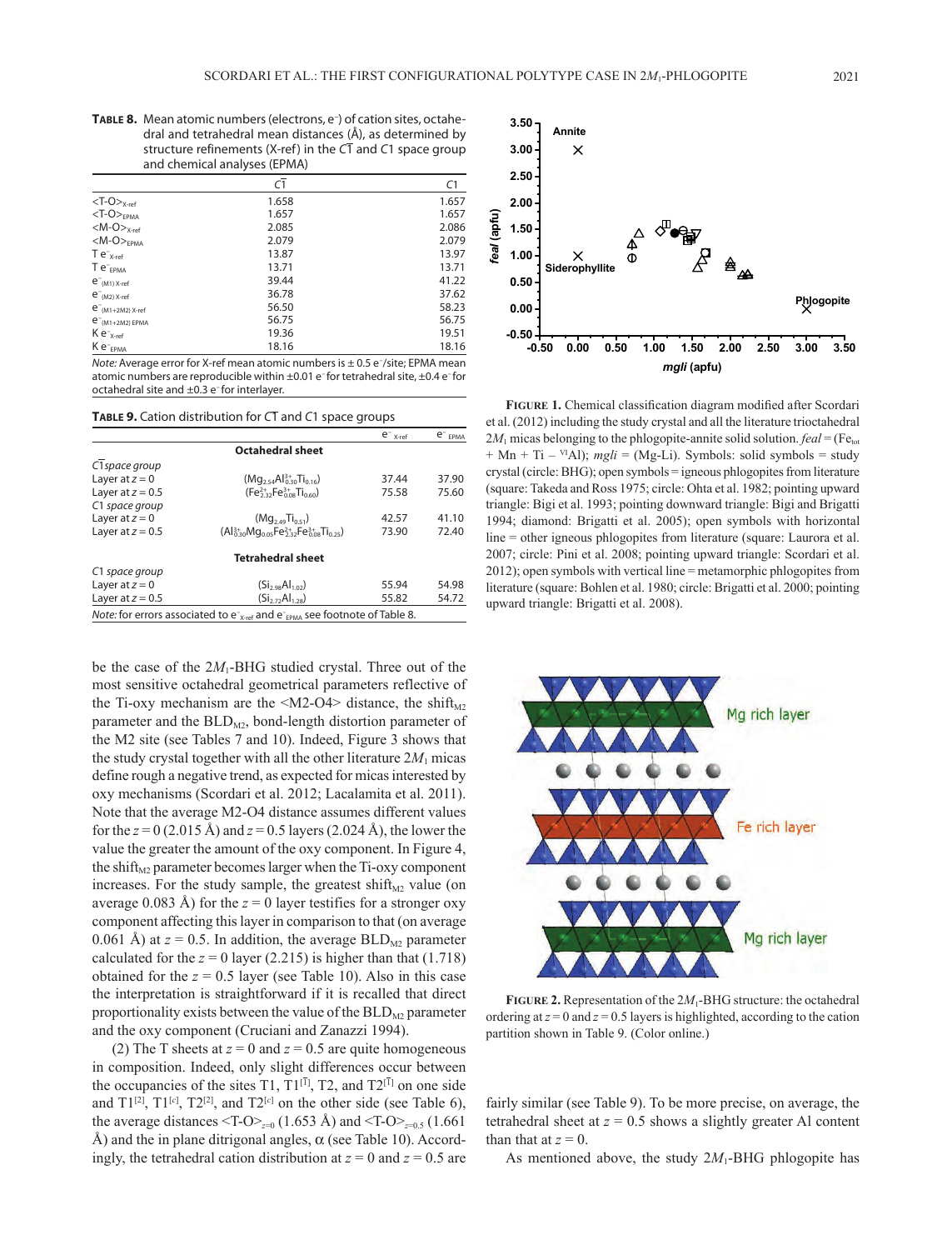|                                             |                               |                                      |              |                     | $2M_1$ -BHG        |                    |                           |                           |  |  |
|---------------------------------------------|-------------------------------|--------------------------------------|--------------|---------------------|--------------------|--------------------|---------------------------|---------------------------|--|--|
|                                             |                               | Layer at $z = 0$                     |              |                     |                    | Layer at $z = 0.5$ |                           |                           |  |  |
|                                             | $T1^{[\overline{1}]}_{lower}$ | $T2_{\text{lower}}^{[\overline{1}]}$ | $T1_{upper}$ | $T2_{\text{upper}}$ | $T1^{[2]}_{lower}$ | $T2_{lower}^{[2]}$ | $T1_{\text{upper}}^{[c]}$ | $T2_{\text{upper}}^{[c]}$ |  |  |
| BLD <sub>T</sub>                            | 1.024                         | 0.469                                | 1.419        | 1.071               | 0.800              | 1.209              | 0.819                     | 1.487                     |  |  |
| $V_T(\AA^3)$                                | 2.331                         | 2.328                                | 2.302        | 2.313               | 2.296              | 2.325              | 2.402                     | 2.373                     |  |  |
| TOE <sub>T</sub>                            | 1.001                         | 1.001                                | 1.001        | 1.001               | 1.001              | 1.000              | 1.001                     | 1.001                     |  |  |
| $TAV_T(°)$                                  | 3.39                          | 1.60                                 | 1.77         | 2.08                | 1.69               | 1.20               | 2.63                      | 1.55                      |  |  |
| $\tau$ (°)                                  | 110.8                         | 110.3                                | 109.8        | 110.4               | 110.1              | 110.1              | 110.3                     | 110.4                     |  |  |
| $\Delta z_{\text{lower}}(\text{\AA})$       | 0.060                         |                                      |              |                     | 0.008              |                    |                           |                           |  |  |
| $\Delta z$ <sub>upper</sub> (Å)             | 0.040                         |                                      |              |                     | 0.028              |                    |                           |                           |  |  |
| $\alpha_{\text{lower}}$ (°)                 | 5.13                          |                                      |              |                     | 6.07               |                    |                           |                           |  |  |
| $a_{\text{upper}}$ (°)                      | 6.27                          |                                      |              |                     | 5.71               |                    |                           |                           |  |  |
| $D.M.$ <sub>lower</sub> $(A)$               | 0.424                         |                                      |              |                     | 0.501              |                    |                           |                           |  |  |
| $D.M._{upper}(\AA)$                         | 0.442                         |                                      |              |                     | 0.507              |                    |                           |                           |  |  |
| $t_{\text{tet}}(\check{A})_{\text{lower}}$  | 2.236                         |                                      |              |                     | 2.214              |                    |                           |                           |  |  |
| $t_{\text{tet}}(\text{\AA})_{\text{upper}}$ | 2.207                         |                                      |              |                     | 2.284              |                    |                           |                           |  |  |
|                                             | M1                            |                                      |              |                     | $M1^{[2]}$         |                    |                           |                           |  |  |
| $\psi_{M1}$ (°)                             | 58.18                         |                                      |              |                     | 58.82              |                    |                           |                           |  |  |
| BLD <sub>M1</sub>                           | 3.629                         |                                      |              |                     | 1.312              |                    |                           |                           |  |  |
| $V_{M1}(\AA^3)$                             | 12.410                        |                                      |              |                     | 12.063             |                    |                           |                           |  |  |
| OQE <sub>M1</sub>                           | 1.015                         |                                      |              |                     | 1.015              |                    |                           |                           |  |  |
| $OAV_{M1}(°)$                               | 44.78                         |                                      |              |                     | 48.52              |                    |                           |                           |  |  |
| ELD <sub>M1</sub>                           | 4.974                         |                                      |              |                     | 5.683              |                    |                           |                           |  |  |
| e, M1/e, M1                                 | 1.105                         |                                      |              |                     | 1.122              |                    |                           |                           |  |  |
|                                             | M <sub>2</sub>                |                                      | $M2^{[1]}$   |                     | $M2^{[2]}$         |                    | $M2^{[c]}$                |                           |  |  |
| $\psi_{M2}$ (°)                             | 57.80                         |                                      | 57.34        |                     | 58.21              |                    | 57.37                     |                           |  |  |
| BLD <sub>M2</sub>                           | 3.194                         |                                      | 1.236        |                     | 2.271              |                    | 1.165                     |                           |  |  |
| ELD <sub>M2</sub>                           | 4.568                         |                                      | 4.062        |                     | 5.053              |                    | 5.204                     |                           |  |  |
| $V_{M2}(\AA^3)$                             | 12.070                        |                                      | 11.674       |                     | 11.504             |                    | 11.621                    |                           |  |  |
| OQE <sub>M2</sub>                           | 1.012                         |                                      | 1.008        |                     | 1.012              |                    | 1.012                     |                           |  |  |
| $\textsf{OAV}_{M2}^{\bullet}(\degree)$      | 35.99                         |                                      | 24.49        |                     | 38.87              |                    | 40.41                     |                           |  |  |
| e <sub>u</sub> M2/e <sub>s</sub> M2         | 1.096                         |                                      | 1.085        |                     | 1.106              |                    | 1.110                     |                           |  |  |
| $Shift_{M2}(\AA)$                           | 0.122                         |                                      | 0.043        |                     | 0.080              |                    | 0.041                     |                           |  |  |
| $t_{\rm oct}$ (Å)                           | 2.233                         |                                      |              |                     | 2.174              |                    |                           |                           |  |  |
| $t_{int}(\AA)$                              | 3.383                         |                                      |              |                     | 3.364              |                    |                           |                           |  |  |
| $\Delta_{\textrm{K-O}}(\textrm{\AA})$       | 0.274                         |                                      |              |                     | 0.256              |                    |                           |                           |  |  |
| $t_{K-O4\,Lower}(A)$                        | 3.980                         |                                      |              |                     | 3.996              |                    |                           |                           |  |  |
| $t_{K\text{-}04\,\text{Upper}}(\check{A})$  | 3.970                         |                                      |              |                     | 3.953              |                    |                           |                           |  |  |

**Table 10.** Selected distortional parameters from the structure refinements of the study crystal in the *C*1 space group

*Notes:* Superscript<sup>[2]</sup> indicates atomic position obtained by the twofold symmetry operation; superscript [1] incates atomic position obtained by inversion center; superscript [c] indicates atomic position obtained by *c*-glide; subscript "lower" indicates the lower tetrahedral layer of a TOT unit; subscript "upper" indicates the upper tetrahedral layer of a TOT unit.  $t_{tot}$ : tetrahedral sheet thickness calculated from z coordinates of basal and apical O atoms; TQE: tetrahedral quadratic elongation (Robinson et al. 1971); TAV: tetrahedral angle variance (Robinson et al. 1971); τ: tetrahedral flattening angle; α: tetrahedral rotation angle (Hazen and Burnham 1973); Δz: departure from complanarity of the basal O atoms (Güven 1971); D.M.: dimensional misfit between tetrahedral and octahedral sheets (Toraya 1981); ψ: octahedral flattening angles (Donnay et al. 1964a, 1964b); BLD: bond-length distortions (Renner and Lehmann 1986); ELD: edge-length distortion (Renner and Lehmann 1986); Shift<sub>M2</sub>: off-center shift of the M2 cation defined as the distance between the M2 cation and the polyhedron centroid; OQE: octahedral quadratic elongation (Robinson et al. 1971); OAV: octahedral angle variance (Robinson et al. 1971); eu, es: mean lengths of unshared and shared edges, respectively (Toraya 1981);  $t_{\text{oct}}$ : octahedral sheet thickness (Toraya 1981);  $t_{int}$  calculated from the z coordinates of basal O atoms;  $\Delta_{K-O}$  = <K-O><sub>outer</sub>-<K-O><sub>inner</sub>; t<sub>K-O4</sub>: projection of K-O4 distance along c\*. Errors on distortion parameters, estimated by varying the refined positional parameters within one standard deviation, are in the following ranges: <0.5% for volumes, thicknesses, projected bond lengths, shifts; 0.1–13% for angles, bond/edge lengths distortions, sheet corrugations, D.M.,  $\Delta_{K-O}$ 

been found in coexistence in the same rock sample with a 1*M* polytype (Schingaro et al. 2005). By comparing the 1*M*- and  $2M_1$ -BHG structures in the  $2M_1$  setting (space group  $C_2/c$ ), it is easily calculated that the only significant differences between atomic positions are those relevant to the *y* coordinate of the O31, O32, and O4 oxygen atoms (the absolute value of ∆*y*<sub>O31,O32</sub>  $= 0.012$ ,  $\Delta y_{04} = 0.013$ ). Analogous values calculated by Takeda and Ross (1975) for their 1*M* and 2*M*1 coexisting biotite are  $\Delta y_{031,032,04} = 0.009$ . As also previously reported by these authors,



**Figure 3.** <M2-O4> distance vs. Ti content plot. Symbols as in Figure 1. Black solid symbol =  $2M_1$ -BHG sample at  $z = 0$ ; gray solid symbol =  $2M_1$ -BHG sample at  $z = 0.5$ .



**FIGURE** 4. Shift<sub>M2</sub> parameter vs. Ti content plot modified after  $\frac{1}{2}$ Scordari et al. (2012). Symbols as in Figure 1. Black solid symbol =  $2M_1$ -BHG sample at  $z = 0$ ; gray solid symbol =  $2M_1$ -BHG sample at  $z = 0.5$ .

the symmetry lowering shown by the study  $2M_1$  phlogopite may be a consequence of the  $2M_1$  layer stacking, which affects the position of the octahedral oxygen atoms along the ±*b* direction. However, the symmetry lowering of the study crystal may be also due to the octahedral cation ordering. In a very recent paper on the coexistence of  $1M$ - and  $2M_1$ -polytypes, it was hypothesized that the probability of occurrence of  $2M_1$  polytype depends on the degree of cation ordering at octahedral sites but may be also related to the extent of oxy-type substitutions that destabilize the octahedral sheet (Lacalamita et al. 2012). All the 2*M*1-phlogopites reported to date in literature are completely (Ohta et al. 1982; Laurora et al. 2007; BU1\_8, BU1\_14, and BU1\_16 crystals from Lacalamita et al. 2012) or partially (Takeda and Ross 1975; Bigi and Brigatti 1994; Brigatti et al. 2008; BU1\_15 and BU1\_17 crystals from Lacalamita et al. 2012) disordered at octahedral sites. Also the 1*M*-BHG polytype coexisting with the study sample show disordered cation distribution at octahedral sites, apart from the partial ordering (Ti at M2 site) directly caused by the Ti-oxy substitution. The peculiarity of the studied 2*M*1